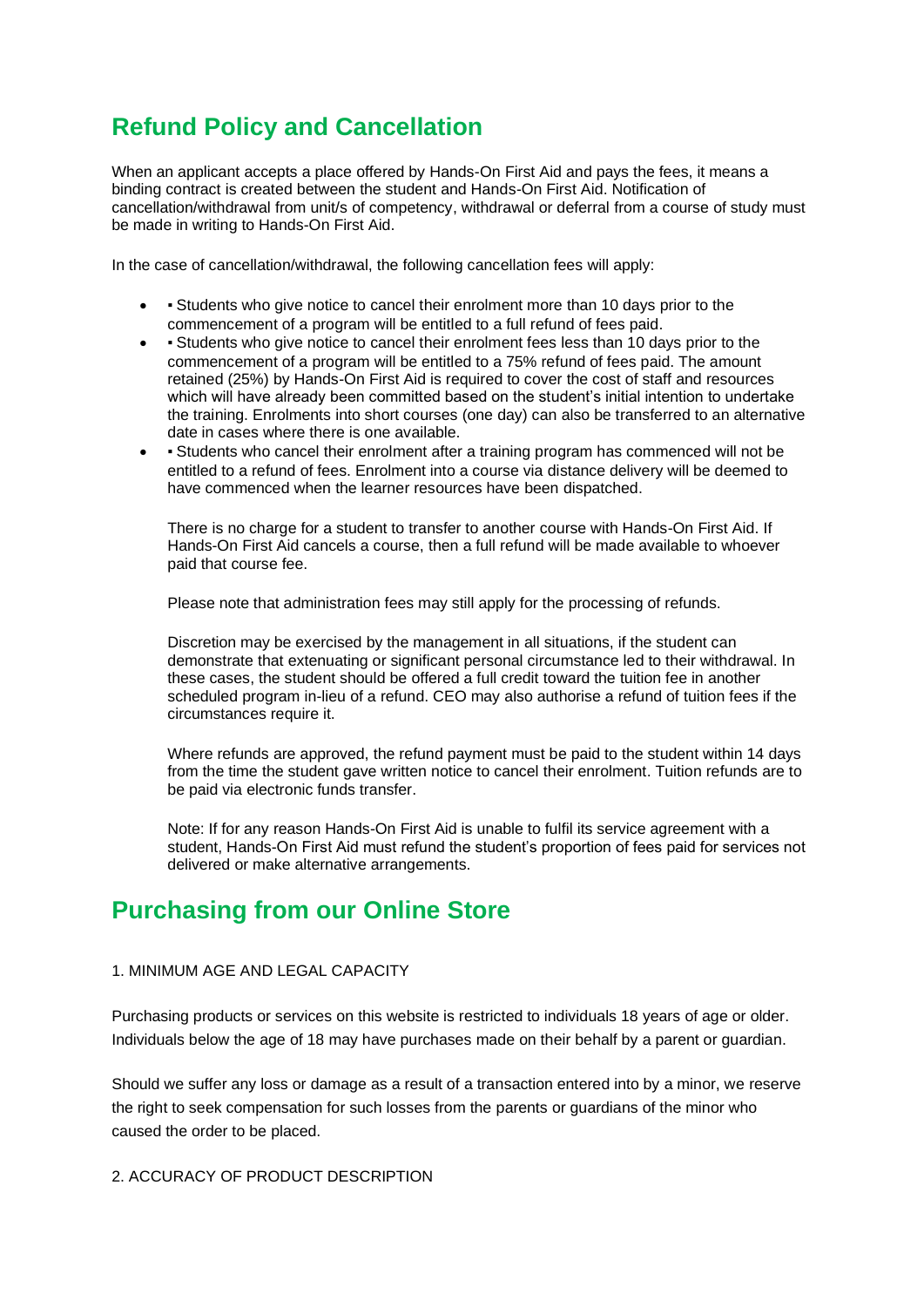All products and services listed on this website are described to the best of our abilities and using the information available to us at the time. Care is taken to ensure that this information is correct, but we cannot eliminate the possibility of:

- Human error in entry of information
- Incorrect information provided to us by suppliers or distributors
- Failure of suppliers or distributors to supply updated information to us

We reserve the right to change any information including but not limited to pricing, specifications, descriptions, or product names without notice.

## 3. PAYMENT

All orders on this website must be pre-paid before fulfilment. All orders are placed in Australian dollars.

In the case that you pay for an order with your credit card, we do not store your credit card number on our servers, however it may be retained by our payment gateway provider in circumstances where this is required.

In the case of offline payment, we will contact you to arrange payment. This process must be completed before your order can ship.

In cases where your payment for an order fails for reasons including but not limited to insufficient card credit, or cheque dishonour, we do not warrant that stock will be held until an alternate payment method is available or the original payment method made to function.

#### 4. PRICES AND TAXES

Prices are displayed to Australian visitors of this website (unless otherwise marked) including GST if applicable to the product, and in Australian Dollars.

If we determine that you are in a foreign country, we may display prices to you without GST and/or in alternate currencies.

#### 5. RETURN POLICY

In the case of purchase of a physical product from this website which satisfies one or more of the following cases we will gladly arrange a refund or exchange of the product:

- The product proves faulty within 14 days of receiving the product and/or date of invoice
- The product does not match its description as provided when sold
- The product received is not the product ordered
- The product has been damaged in transit

Please contact us immediately if any of the above occurs to arrange a return. Products returned without prior notice will be rejected.